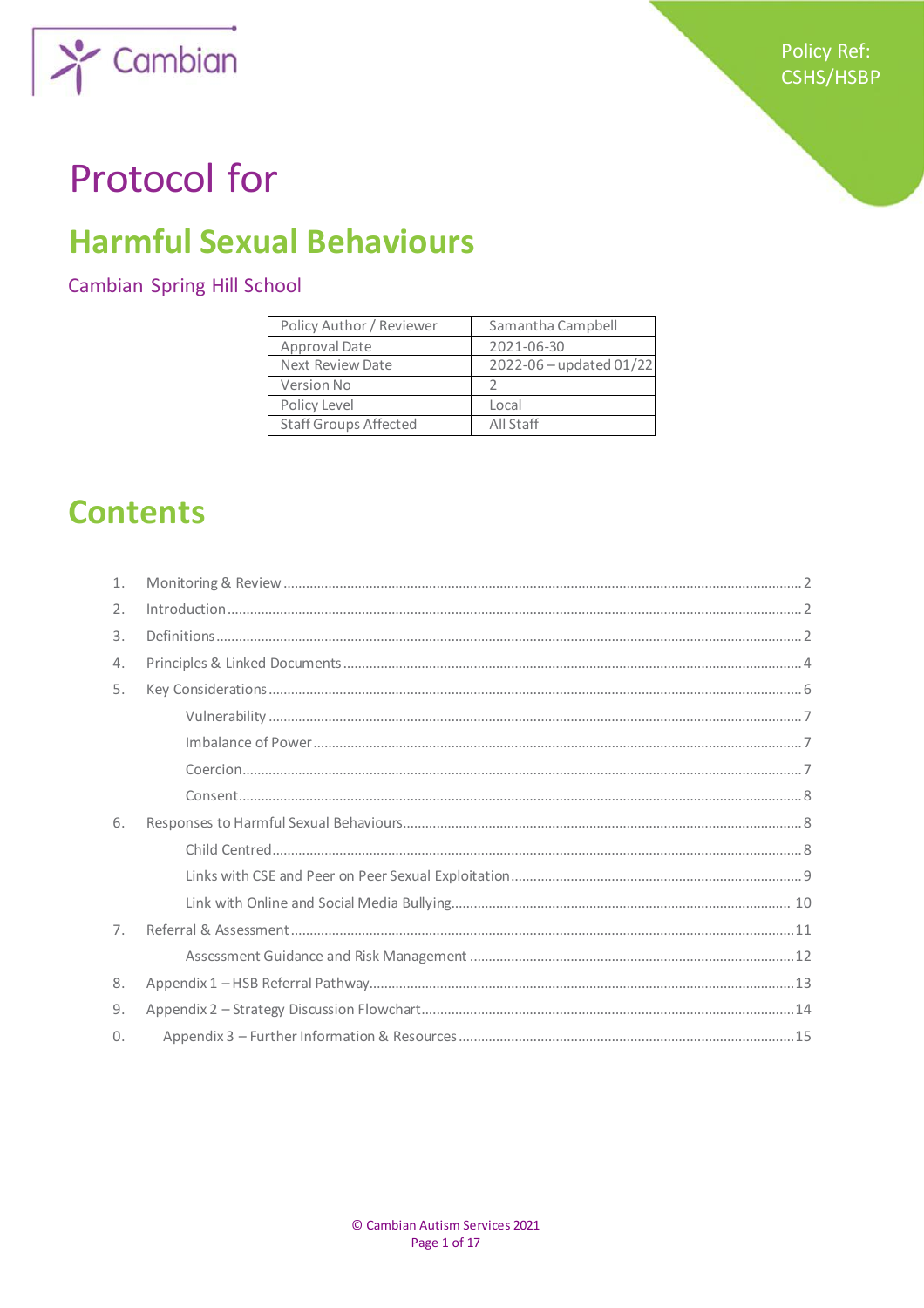

## 1. Monitoring & Review

The Policy Author will undertake a formal review of this policy for the purpose of monitoring and of the efficiency with which the related duties have been discharged, by no later one year from the date of approval shown above, or earlier if significant changes to the systems and arrangements take place, or if legislation, regulatory requirements or best practice guidelines so require.

Signed:

Samantha Campbell Principal January 2022

## 2. Introduction

Children and young people who display harmful sexual behaviour should be identified at the earliest opportunity and their behaviour addressed in order to both meet their needs and to protect other children.

It is important to remember that children and young people who display harmful sexual behaviours may themselves have considerable unmet needs. For some the manifestation of harmful sexual behaviours may be as a direct result of suffering abuse themselves.

This protocol is about supporting young people and their families when sexual behaviours become problematic and harmful and providing professionals with guidance about how to identify such behaviours and how to respond to them.

## 3. Definitions

Harmful sexual behaviour by children and young people includes a range of behaviours in a variety of situations and can be defined as: –

"Sexual behaviours expressed by children and young people under the age of 18 years old that are developmentally inappropriate, may be harmful towards self or others, or be abusive towards another child, young person or adult" (Hackett 2014)

Statistically, young males are most likely to be perpetrators of sexual violence and sexual exploitation and young women are most likely to be at risk of or experience sexual exploitation (*Children's Commissioner's study, Berelowitz et al, 2012*).

However, the situation is more complex as young men can experience sexual exploitation including violence and coercion to pressurise them into performing acts as part of a group or gang. This may include coercion in sexually exploiting others. Additionally, young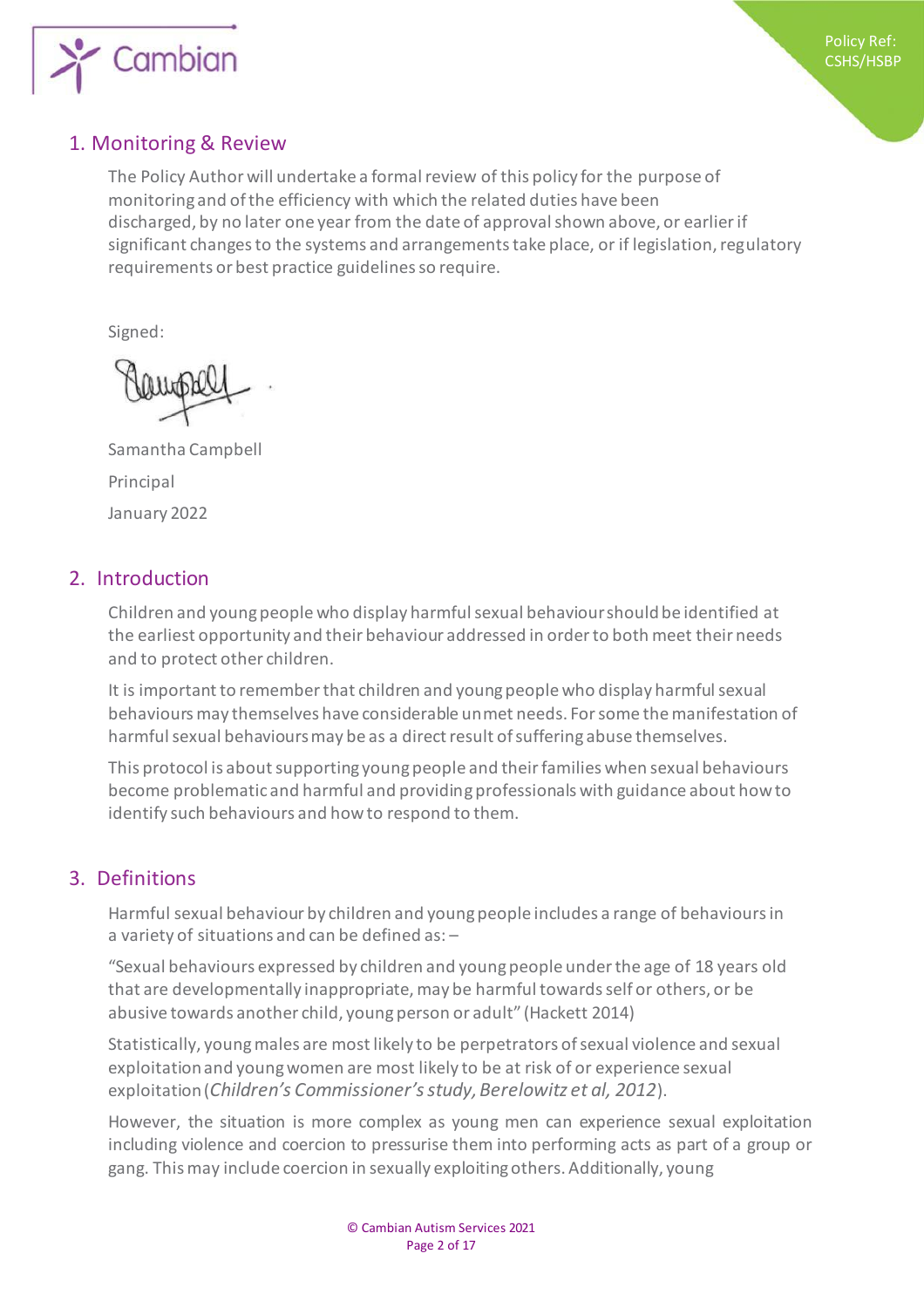women can become involved in recruiting other young women to be sexually exploited or be involved in acts of sexually exploiting others as part of their own experiences of being sexually exploited or as part of a pattern of violent offending. Currently there is likely to be a significant under-reporting of young males who have experienced sexual exploitation (*Research on the sexual exploitation of boys and young men – A UK scoping study, Barnardos, August 2014*). This will need to be part of the consideration of vulnerability and risk factors within each professionals meeting.

Professor Simon Hackett's research review, published by NSPCC Research in Practice in 2014, showed that:

- Children and young people account for about a quarter of all sexual abuse convictions against victims of all ages (*Vizard, 2004*) and a third of all sexual abuse coming to the attention of the professional system in the UK (*Erooga and Masson, 2006*)
- In many cases, children and young people occupy dual identities as perpetrator of abuse and victim of harm
	- The average age of children being referred for therapeutic interventions as a result of their sexual behaviour is dropping: a significant proportion of referrals concern children in their pre-adolescent years
	- There is a recorded increase in sexual behaviours online (Technology-Assisted HSB) but young people with these behaviours may not share the backgrounds and risk profiles of those who commit sexual offences involving direct contact
	- Young people with learning disabilities are a particularly vulnerable group and young people with Autism Spectrum Disorder are over-represented in internet enabled sexual offences

| Appropriate                          | Inappropriate                                                | Problematic                                         | Abusive                                                     | Violent                                                                                |
|--------------------------------------|--------------------------------------------------------------|-----------------------------------------------------|-------------------------------------------------------------|----------------------------------------------------------------------------------------|
| Developmentally<br>expected          | Single instance of<br>inappropriate<br>sexual behaviour      | Problematic and<br>concerning<br>behaviours         | Victimising intent or Physically violent<br>outcome         |                                                                                        |
| Socially acceptable                  | Socially<br>acceptable<br>behaviour<br>within a peer         | Developmental<br>unusual and socially<br>unexpected | Includes misuse of<br>power                                 | <b>Highly intrusive</b>                                                                |
| Consensual,<br>mutual,<br>reciprocal | Context for<br>behaviour may be elements of<br>inappropriate | No overt<br>victimisation                           | <b>Coercion and force</b><br>to ensure victim<br>compliance | Instrumental<br>violence which is<br>physiologically<br>and/or sexually<br>arousing in |

Policy Ref: CSHS/HSBP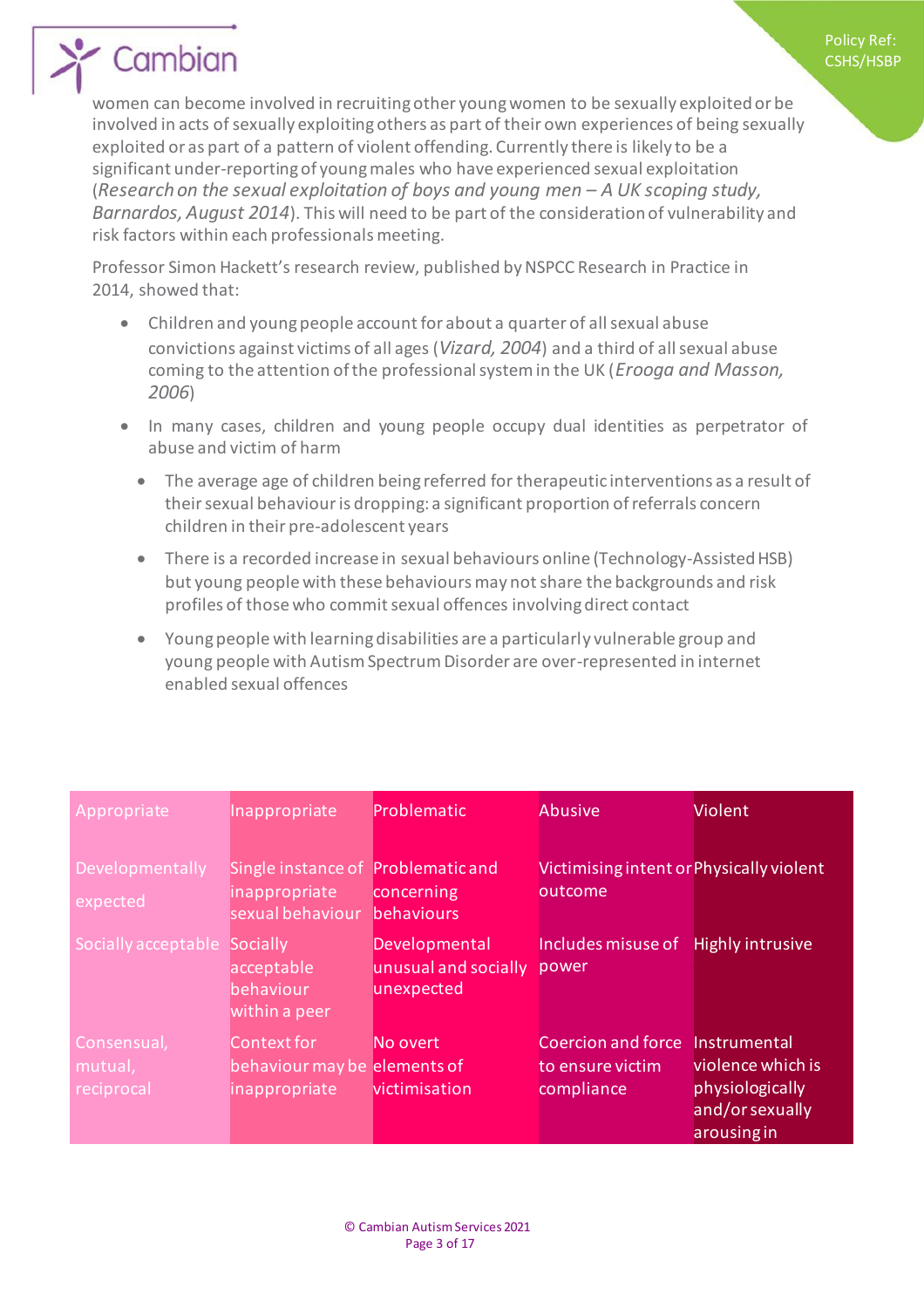| Cambian                   |                                  |          |                              |
|---------------------------|----------------------------------|----------|------------------------------|
| Shared decision<br>making | Consent issues may<br>be unclear | Intrusiv | Sadi:<br>enjoy<br>hurting or |

plicy Ref:  $SHS/HSBP$ 

Hackett proposed a continuum model to demonstrate the range of sexual behaviours humiliatn<sup>g</sup>

presented by children and young people from those that are normal to those that are "highly deviant"

**Problematic sexual behaviour** may not include overt victimisation of others but can be developmentally disruptive, cause distress, rejection or increase the victimisation of the children/young people displaying the behaviour.

**Harmful sexual behaviour (HSB)** is characterised by behaviour involving coercion, threats or aggression together with secrecy or where a participation relies on an unequal balance of power. Such a power imbalance may be due to age, intellectual ability, status, physical size and/ or strength, gender or race. HSB may or may not result in criminal conviction or prosecution.

Both problematic and harmful sexual behaviours may involve aspects of physical and / or emotional abuse. Such factors require consideration within the wider context of bullying and for older young people teen domestic abuse.

Chaffin et al (2002 p208) suggest a child's sexual behaviour should be considered abnormal if it:

- Occurs at a frequency greater than would be developmentally expected Interferes with the child's development
- Occurs with coercion, intimidation or force
- Is associated with emotional distress
- Occurs between children of divergent ages or developmental abilities
- Repeatedly recurs in secrecy after intervention by caregivers.

# 4. Principles & Linked Documents

This document is designed to focus on the needs of the child or young person who is or may be causing harm. Whenever a child or young person may have harmed another, all agencies must be aware of their responsibilities to both children (or indeed adult if the victim is over 18) and multi-agency management of both cases must reflect this. While the focus will be on the child committing the harm separate consideration should be given to the support of the victims and their safeguarding needs in accordance with local procedures. Where the victim is over 18, Safeguarding Adult Procedures should be utilised. It should also be kept in mind that it is possible that children with sexually harmful behaviours may pose a significant risk to their own siblings and close family members.

Many children and young people who carry out harmful sexual behaviours have themselves been victims of abuse, neglect or other forms of traumatic experience. It is vital that professionals do not lose sight of the fact that they are children first and foremost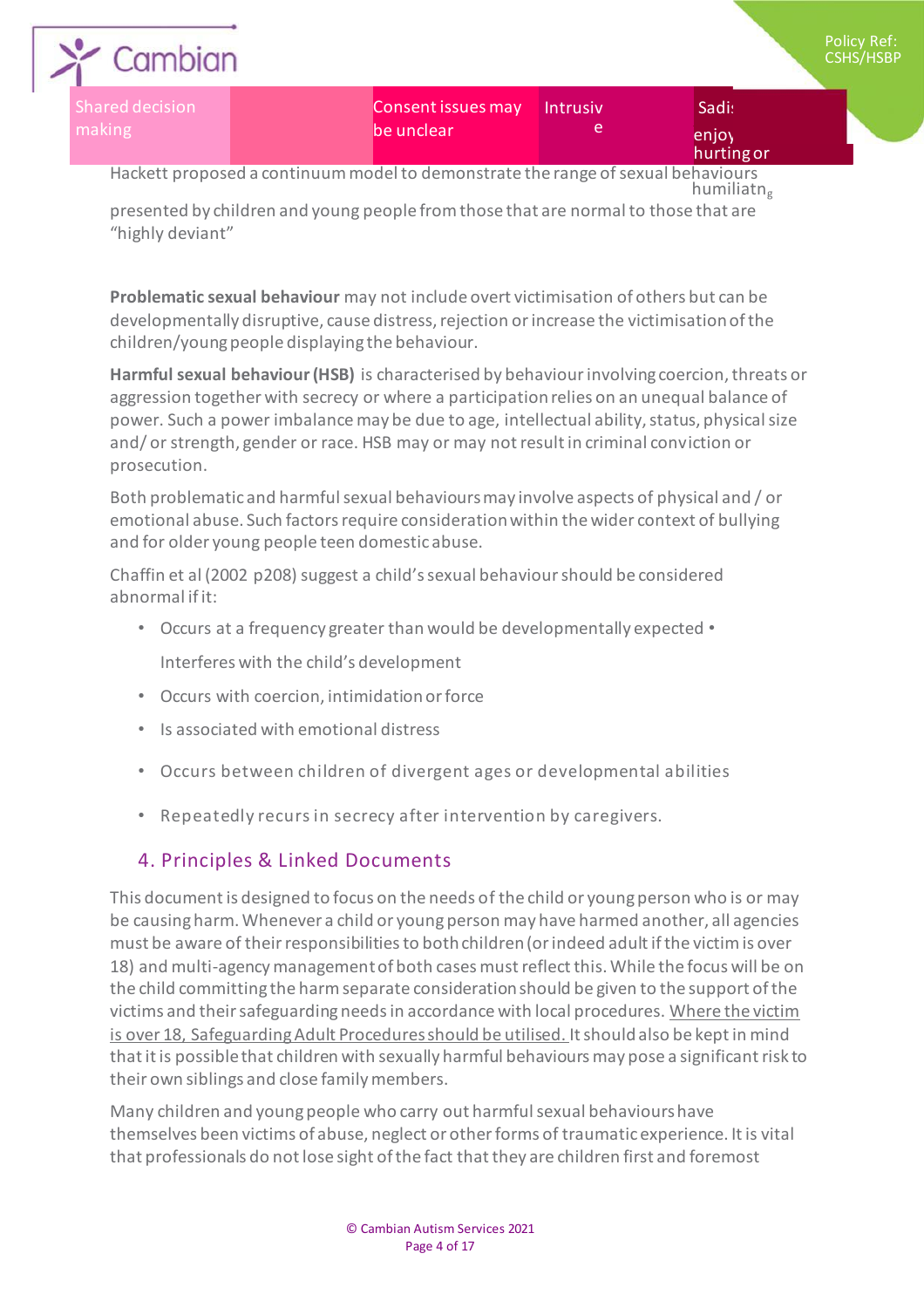Policy Ref: CSHS/HSBP

# Cambian

and their needs should be met in a holistic way at the first available opportunity. This may include a trauma informed approach.

Professionals must be aware of the legitimate concerns about the inappropriateness of placing labels upon children and young people, given their developmental status, for example, referring to a child or young person as a '**young sex offender**' or '**young abuser**' is not appropriate. The use of the term **'a child / or young person who displays problematic or harmful sexual behaviour**' is more appropriate and accurate, as it emphasises the child or young person's developmental status first and foremost whilst acknowledging the behaviours that require attention.

The purpose of this procedure is to provide an operational framework in respect of children and young people who display HSB and young people who suffer the effects of HSB.

Three core principles should guide work with children and young people who display harmful sexual behaviour:

- The need for a co-ordinated approach across agencies and with families
- The needs of children and young people who abuse others should be considered separately from their victims. Agencies should be alert to the fact that children who harm others may pose a risk to children other than any children currently known to have been harmed and/or be at risk of significant harm themselves
- An assessment should be carried out in each case, appreciating that these children may have considerable unmet developmental needs, as well as specific needs of children who experience it
- Children and young people who sexually harm others are in need of help and may themselves be victims of abuse or neglect and are entitled to appropriate services
- A medical assessment may be necessary which may instigate a further referral

Additional information is contained in the following North Yorkshire procedures for harmful sexual behaviour:

 **North Yorkshire Safeguarding Children Board Partnership – Harmful Sexual Behaviours**

NYSCP [\(safeguardingchildren.co.uk](http://safeguardingchildren.co.uk/))

- **North Yorkshire Safeguarding Children Partnership - Child Exploitation Protocol** NYSCP [\(safeguardingchildren.co.uk](http://safeguardingchildren.co.uk/))
- **North Yorkshire Police – Latest Information re: CSE**

Child Sexual Exploitation -North Yorkshire Police | North Yorkshire Police

 **North Yorkshire Multi Agency Child Exploitation (MACE) and Contextual Safeguarding Strategy 2020-2023**

MACE-and-Contextual-Safeguarding-Strategy-2020-2023.pdf [\(safeguardingchildren.co.uk](http://safeguardingchildren.co.uk/))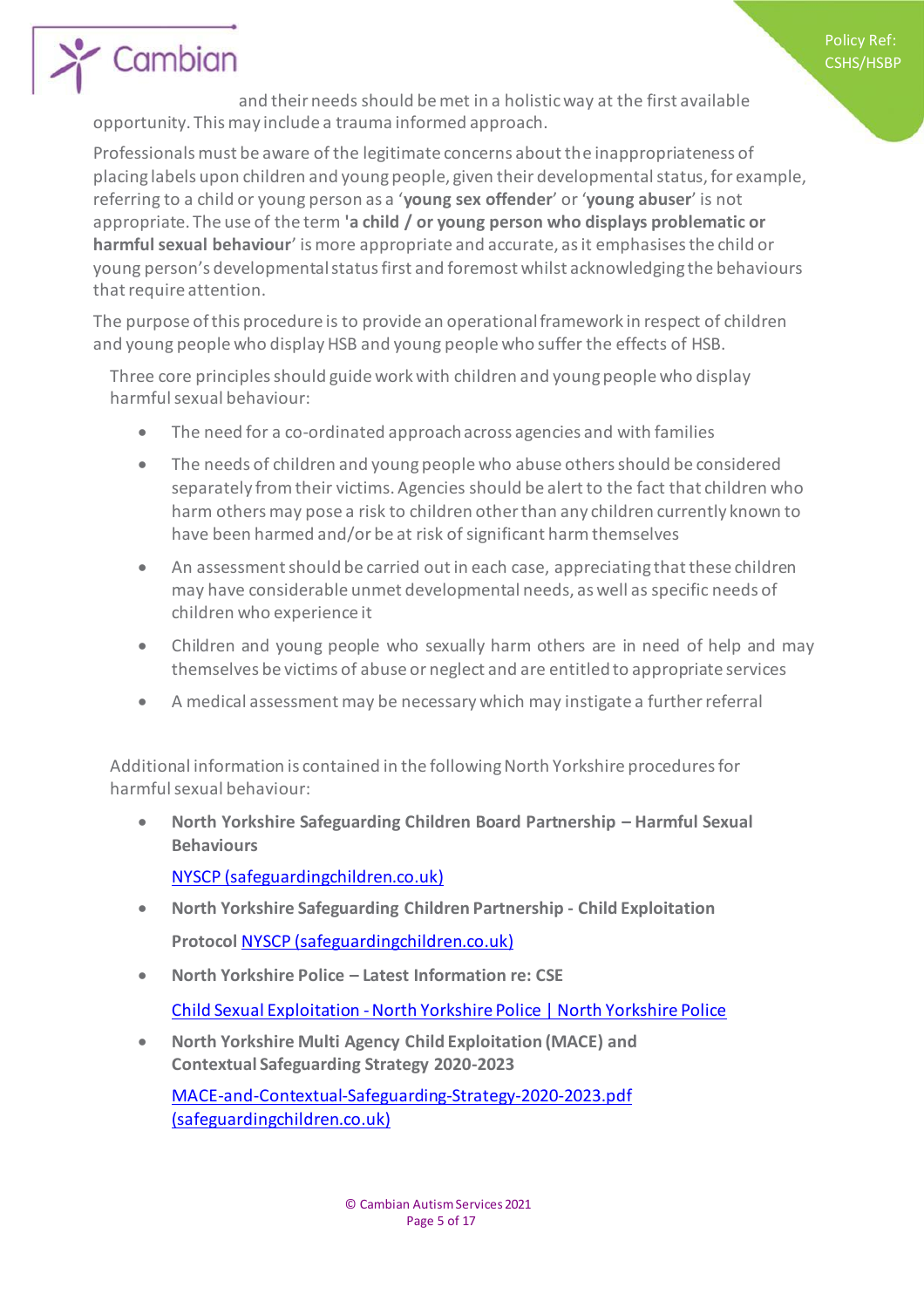

 **North Yorkshire Safeguarding Children Partnership – CSE Practice Guidance**  NYSCP [\(safeguardingchildren.co.uk\)](http://safeguardingchildren.co.uk/)

**Supporting Victims in North Yorkshire**

Child abuse & sexual exploitation | Supporting Victims | North Yorkshire

When considering this document reference should be made to the North Yorkshire Continuum of Need document

#### 79301-Early-Help-Strategy-2019-3-Oct.pdf [\(safeguardingchildren.co.uk](http://safeguardingchildren.co.uk/))

Other useful documents are the Brooks Traffic Light assessment tool and the NSPCC Harmful Sexual Behaviour Framework.

**Brook Traffic Light Tool**

[https://legacy.brook.org.uk/brook\\_tools/traffic/index.html?syn\\_partner](https://legacy.brook.org.uk/brook_tools/traffic/index.html?syn_partner)

**NSPCC HSB Framework**

[https://learning.nspcc.org.uk/research-resources/2019/harmful-sexual-behaviour](https://learning.nspcc.org.uk/research-resources/2019/harmful-sexual-behaviour-framework/)[framework/](https://learning.nspcc.org.uk/research-resources/2019/harmful-sexual-behaviour-framework/)

All responses to Harmful Sexual Behaviour Concerns should be child focussed and must take full account of the lived experience and voice of the child.

### 5. Key Considerations

When considering whether specific behaviours by a child or young person could be classified as harmful or not, professionals should assess each case on its' merits. There are certain factors that could assist with the decision-making process and some of these are listed below:

- I. What is the relative chronological difference in age between the two parties? The greater the difference in age the more likely the behaviour should be defined as abusive. (N.B. Professionals should consider situations where a child's developmental age and chronological age have a large gap. In these situations, it may be more appropriate to consider the developmental age rather than their chronological age when calculating the relative gap in ages)
- II. Is the alleged abuser supported or joined by other children or young people?
- III. Is there a degree of physical aggression, intimidation or bribery/blackmail involved?
- IV. How often has the behaviour been displayed and how long has it lasted for?
- V. What is the actual behaviour being displayed (both verbal and physical factors should be considered)?
- VI. What is the difference in power or authority? (this can be related to race, age, gender, physical or emotional or intellectual vulnerability of the victim)
- VII. Could the behaviour be described as age appropriate or does it involve inappropriate sexual knowledge or motivation?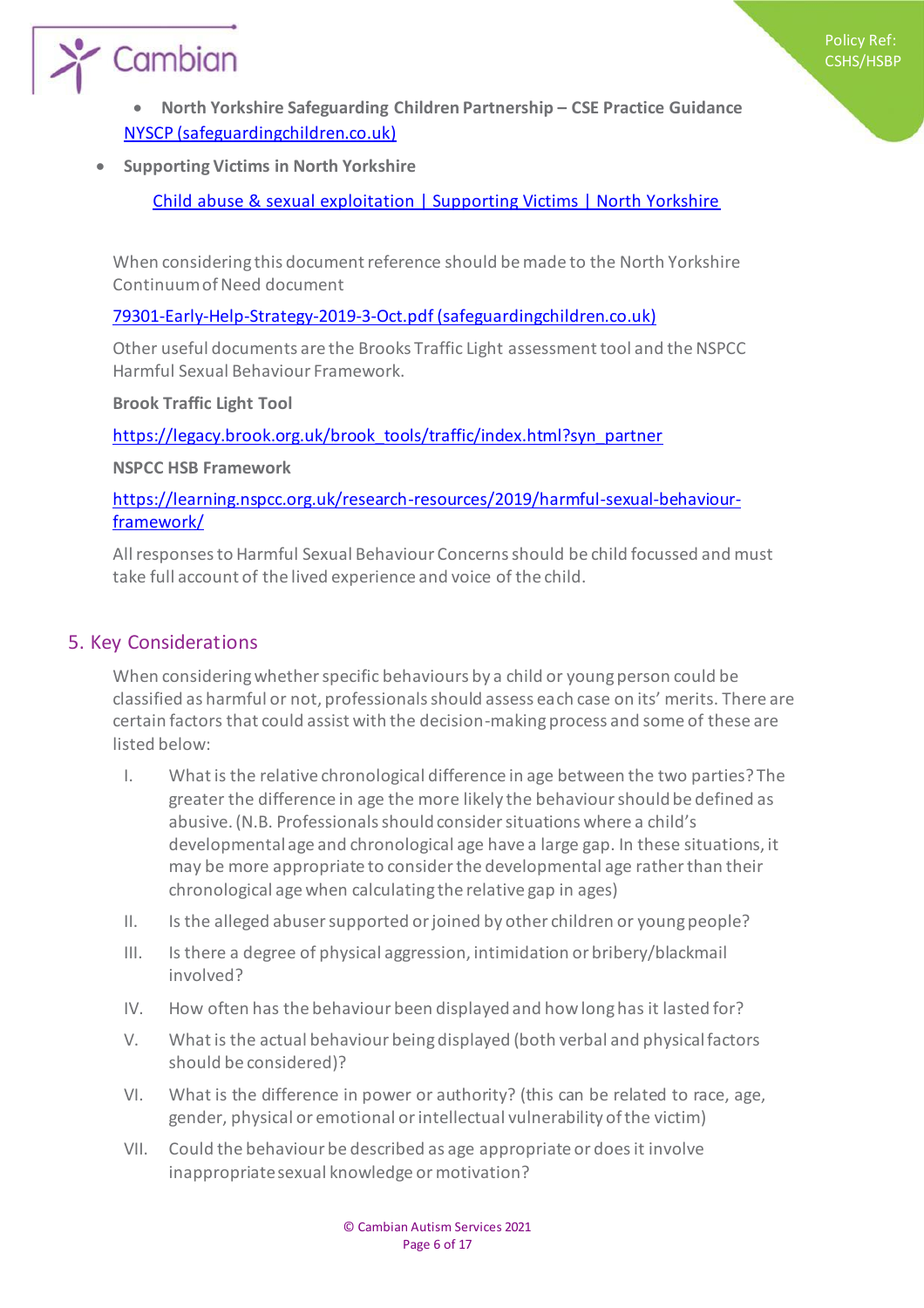- Has there been any attempt to secure secrecy for the behaviours?
- IX. What is the experience of the victim of the behaviour and how does that impact on their routines and lifestyle?

### Vulnerability

Victims of harmful sexual behaviours can be of any age both child or adult. Where there is an imbalance in power between the parties involved, coercion is used or there is a lack of consent vulnerability is increased. There are other factors that can also be present:

- Experience of domestic abuse
- **•** Previous family breakdown
- Parental substance misuse
- Being a looked after child
- Having learning difficulties, either diagnosed or undiagnosed
- Speech, language, social, emotional or communication issues or difficulties for example someone on the Autistic Spectrum
- Previous experience of abuse, physical, sexual, emotional or neglect
- Experience of bullying
- Gender identity issues

#### Imbalance of Power

In abusive situations there is usually an imbalance in relative power between the victim and perpetrator. The perpetrator will use this to deny the victim free choice in the activity taking place. When assessing this in sexual relationships some of the key elements to consider are:

- Differences in age, gender and culture
- There are significant differences in the level of cognitive functioning and understanding (learning difficulties or autism for example)
- Difference in physical size and strength
- Self confidence and self-esteem
- Invested authority (e.g. baby-sitter)
- Arbitrary labels (e.g. best fighter, cock of the school, best footballer etc.)

### **Coercion**

There are various forms of coercion that can be displayed. Some of these are:

- Manipulation, trickery, peer pressure or bribery
- Threats of force, intimidation or harm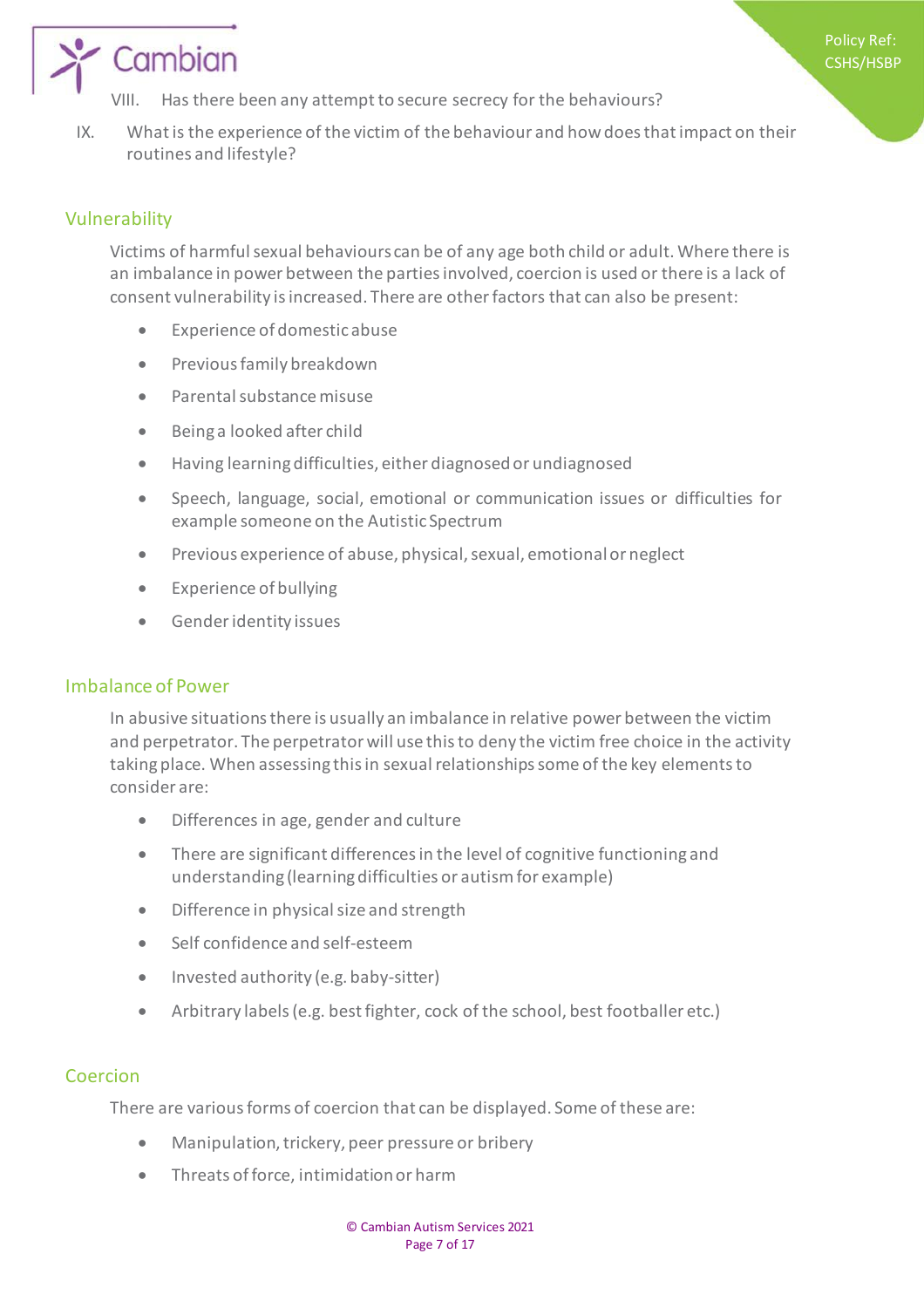

Threats of loss of esteem, privilege or relationship.

#### Consent

Consent is defined in Section 74 of the Sexual Offences Act 2003 as "if he agrees by choice, and has the freedom and capacity to make that choice".

Bearing this in mind when considering issues related to harmful sexual behaviours we have to therefore consider two fundamental questions:

- 1. Does the victim/complainant have the capacity (i.e. age and understanding) to make a choice about whether or not to take part in the sexual activity at the time in question? (It should be noted that The Sexual Offences Act 2003 stipulates that children under 13 years of age are given extra protections. The Act states that it is **never** acceptable for sexual activity to take place with a child under 13 and that, regardless of the circumstances, **children below the age of 13 can never legally give their consent.**)
- 2. Was he/she in a position to make that choice freely, which is not constrained in any way?

Assuming that they had both capacity and freedom to consent the final, and most crucial, question is whether they agreed to the activity **by choice**.

- Consent is about choice and is therefore linked to action as opposed to passivity.
- True consent is only possible where power is shared. "Consent" to fit in or to avoid negative consequences is not consent.
- Consent requires that both parties fully understand
	- o What is being asked, suggested or proposed
	- o Awareness of the possible consequences of the activity
	- o Understanding that the choice will not carry with it negative repercussions
- If a victim does not have the capacity to say "no" comfortably then "yes" has no meaning. Equally if a person is unwilling to accept "no" then likewise "yes" has no meaning.
- Any sexual behaviours between children and young people which does not have mutual consent is abuse. When considering this the children or young people involved must be of similar age and/or development and able to choose without any form of coercion or manipulation.

#### 6. Responses to Harmful Sexual Behaviours

#### Child Centred

Professionals should be aware of the importance of using the correct language when dealing with concerns around HSB. Terminology such as "young sex offender" or "young abuser" for example should not be used as they place labels upon children and young

Policy Ref: CSHS/HSBP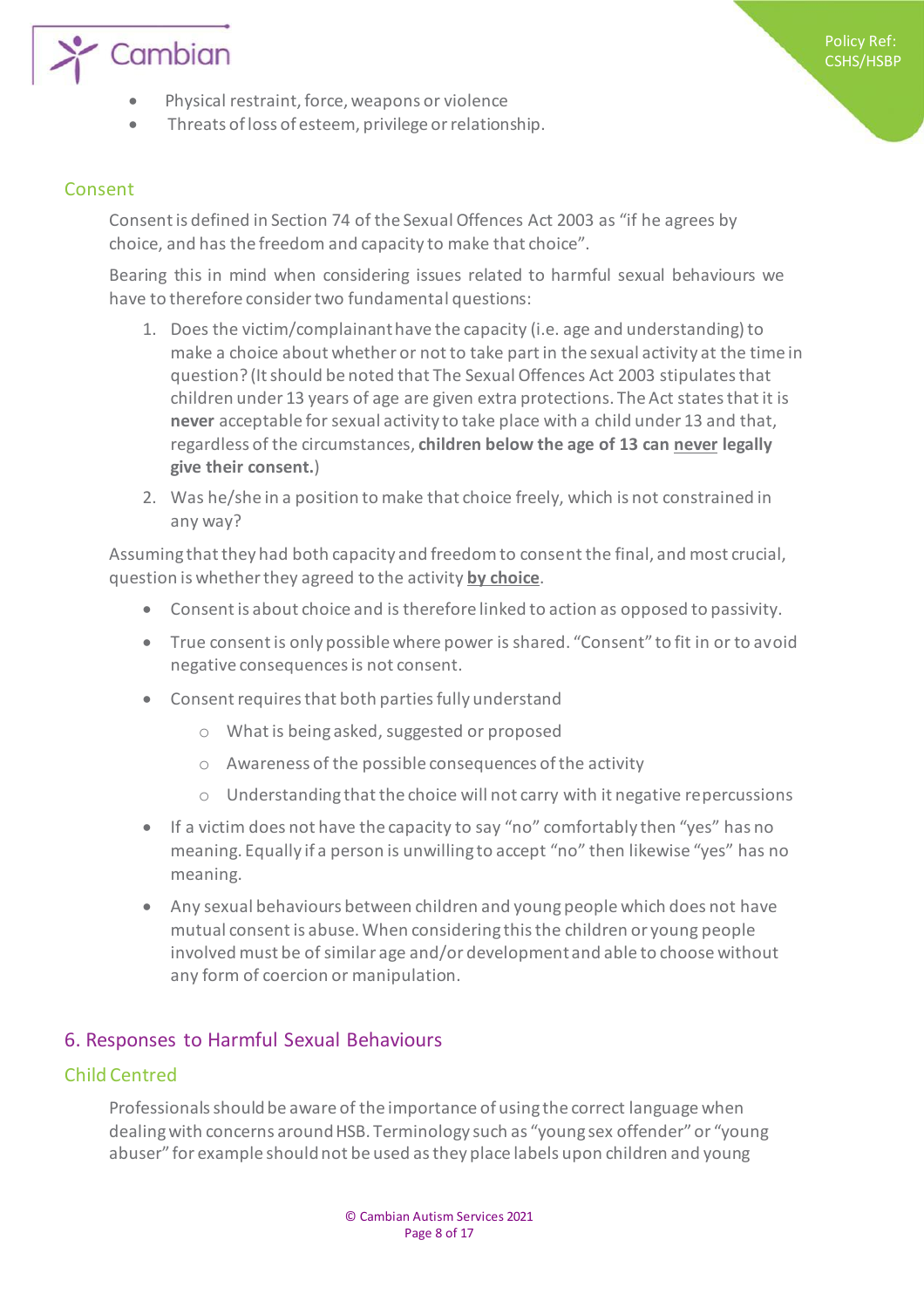people which given their levels of development are not appropriate. A more appropriate term would be "a child/young person who displays problematic or harmful sexual behaviour" as it is more accurate and reflective of the young persons' developmental status while still at the same time acknowledging that the behaviours require attention and a response.

There is evidence to suggest that children and young people who display these behaviours towards others may themselves have suffered considerable disruptions in their lives, been exposed to violence within the family setting, may have witnessed or been subjected to physical or sexual violence, have problems with their educational attainment and development and have committed other offences. It is likely that these children or young people will be children in need or indeed may be at risk of significant harm and in need of protection themselves.

It is vital to view children and young people involved with harmful sexual behaviours as children first and offenders second.

## Links with CSE and Peer on Peer Sexual Exploitation

Through national work around CSE and Peer on Peer exploitation there is a greater understanding about where Harmful Sexual Behaviours sits within the wider context of child sexual exploitation and Peer on Peer sexual abuse. It is important to understand that each of these terms describes a wide range of behaviours and experiences and they are not easily defined or differentiated. That said as far as is possible it is important to try to highlight where these concerns differ and try to clarify how the different terms are related.

Child Sexual Exploitation is a form of child sexual abuse. It occurs where an individual or group takes advantage of an imbalance of power to coerce, manipulate or deceive a child or young person under the age of 18 into sexual activity

- a) In exchange for something the victim needs or wants, and/or
- b) For the financial advantage or increased status of the perpetrator or facilitator.

The victim may have been sexually exploited even if the sexual activity appears consensual. Child Sexual Exploitation does not always involve physical contact; it can also occur through the use of technology. (Home Office 2017)

While there is an age limit for the victims of CSE there is no mention of age restrictions for perpetrators. It is clear that some young people who display HSB are committing acts that would fit the definition of CSE in particular those that commit sexual acts against other young people within the context of a relationship, so called "peer on peer" abuse.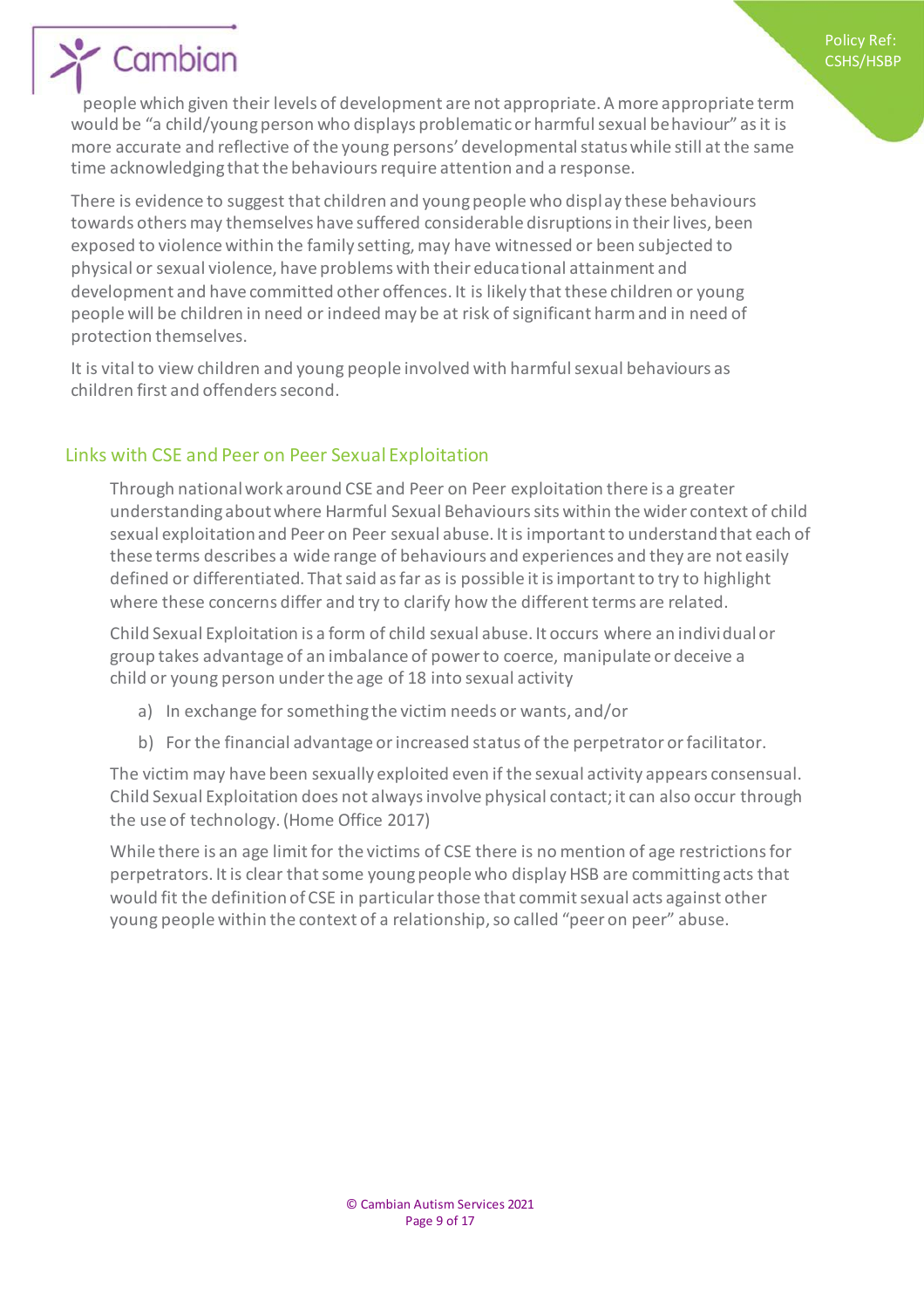

In this model, CSE and HSB are seen as separate yet interlinked phenomena, with some distinct elements but the potential for overlap. CSE is more likely to be represented by sexual violence towards teenagers, often in a relational context, and frequently where young women are sexually exploited by either individuals or group offenders (adults or juveniles). HSB is envisaged as abuse that more often involves young people harming younger pre-pubescent victims of both genders in family or community contexts. Young people who sexually abuse other young people within the context of relationships, often described as 'peer-on-peer' abuse (Firmin, 2015), fit the definitions of both HSB as sexual behaviour which victimises others and CSE as exploitative, exchange-based abuse. Hackett et al (2016) therefore argue that it is appropriate to view HSB and CSE as distinct but overlapping forms of sexual abuse, as both share the elements of coercion, misuse of power, violence and lack of consent and choice. (Hackett and Smith – 2018 Young People who Engage in Child Sexual Exploitation Behaviours)

#### CSE perpetrators 1 - Young people who engage in CSE behaviours.pdf [\(csacentre.org.uk](http://csacentre.org.uk/))

Peer on Peer abuse concerns should be taken as seriously as those where the perpetrator is an adult.

### Link with Online and Social Media Bullying

Children and Young people can also engage in Harmful Sexual Behaviours on-line or via various technologies. Such behaviour may include:

**•** Grooming

Cambian

- Sexual Abuse
- **•** Extortion
- Threats
- Malicious Conduct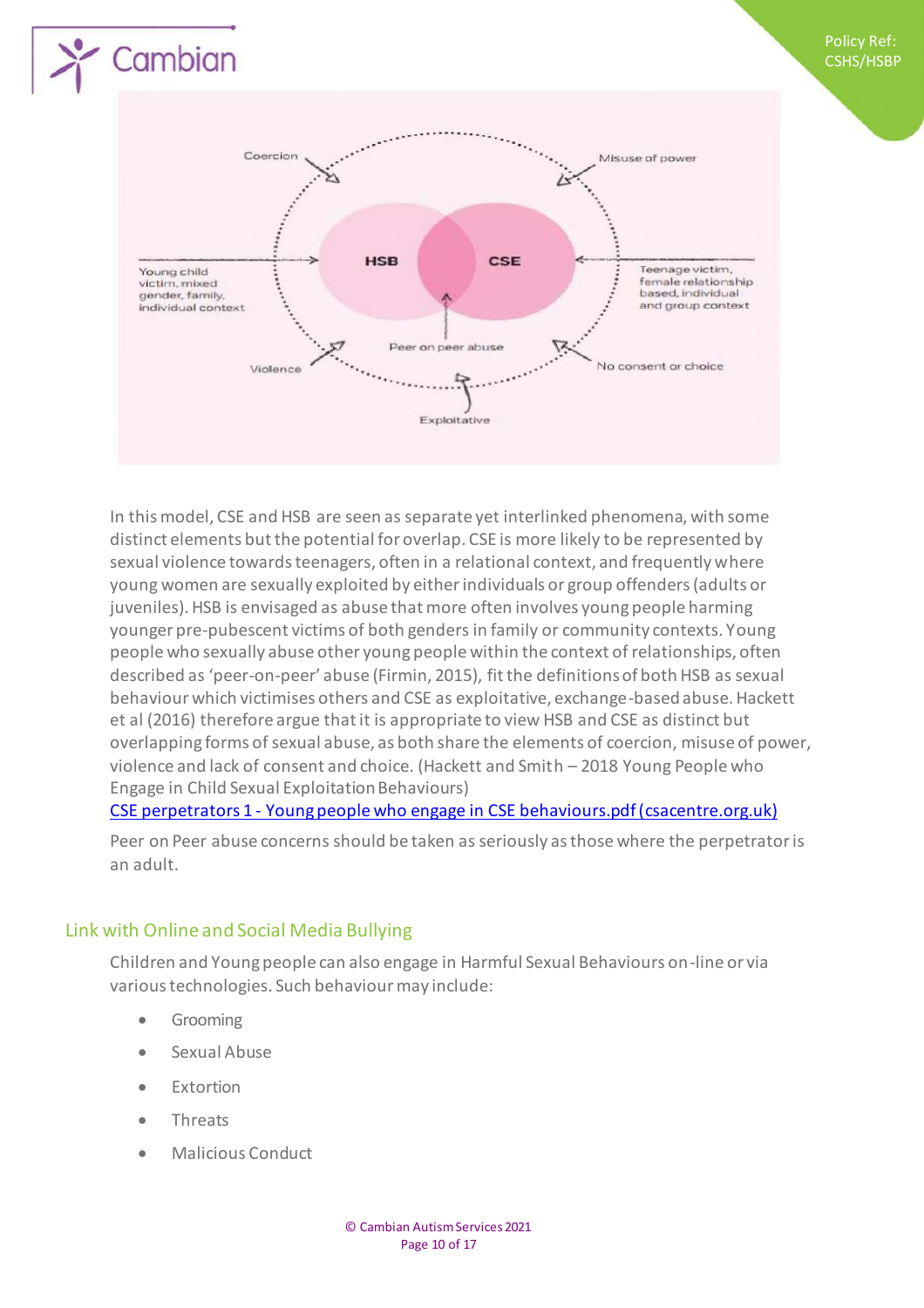Creation of or showing of sexual images (sometimes without the knowledge or consent of the person concerned)

These procedures should be used when a child or young person has downloaded, distributed or produced sexual images which involve a criminal or abusive element **beyond** the creation, sending or possession of the images themselves, without adult involvement.

Youth produced sexual images that were experimental or sexual attention seeking, with no intent to harm another person or reckless misuse resulting in actual or likely harm caused to another person

## 7. Referral & Assessment

Any person with a concern that a child or young person under 18 has displayed or committed problematic or harmful sexual behaviours should alert the DSL, Christine Sherman, or The Principal, Samantha Campbell, immediately. Care colleagues should alert the Head of Care, Rebecca Sharp or Responsible Individual, Samantha Campbell Concerns will be dealt with on a case by case basis as per statutory guidance 'Sexual violence and sexual harassment between children in schools and colleges, May 2018'. Following receipt of a concern, colleagues will follow local safeguarding policy and procedures. Where there is a report of rape or penetrative sexual assault is made, it will be reported to the police immediately.

In addition, a referral for medical assessment may be required at the Sexual Assault Referral Centre. The SARC can be contacted for advice, and to arrange an assessment if indicated on **0330 223 0362** Sexual Assault Referral Centre (York & North Yorkshire) IDAS

Any professional who is unsure of the need for such a consultation must seek the advice of the DSL, Christine Sherman. Anyone who has a concern that a child or adult may have been the victim of harmful sexual behaviour should report their concerns to the Police. Any information that indicates that a crime has been committed **must be** reported to the Police. The Police must decide whether to commence a criminal investigation and a discussion should take place to plan how parents are to be informed of concerns without jeopardising police investigations. The Police, when made aware of a case involving the allegation of a child or young person displaying problematic or harmful sexual behaviours will always consult with Children's Social Care to ensure that there is an assessment of the needs of the child or young person victims and perpetrators and their needs are fully assessed.

After the initial discussion a decision will be made about the need for referral to Children's Social Care for further assessment or if this is decided as not required sign-posting will be offered to alternative services that may assist in meeting the needs of the children or young people involved. In making this decision the Brook Traffic Light Tool assessment [\(https://legacy.brook.org.uk/brook\\_tools/traffic/index.html?syn\\_partner](https://legacy.brook.org.uk/brook_tools/traffic/index.html?syn_partner)))should be utilised. In cases where an assessment of Amber or Red is arrived at the process utilising the Flowchart at **Appendix 1** should be followed.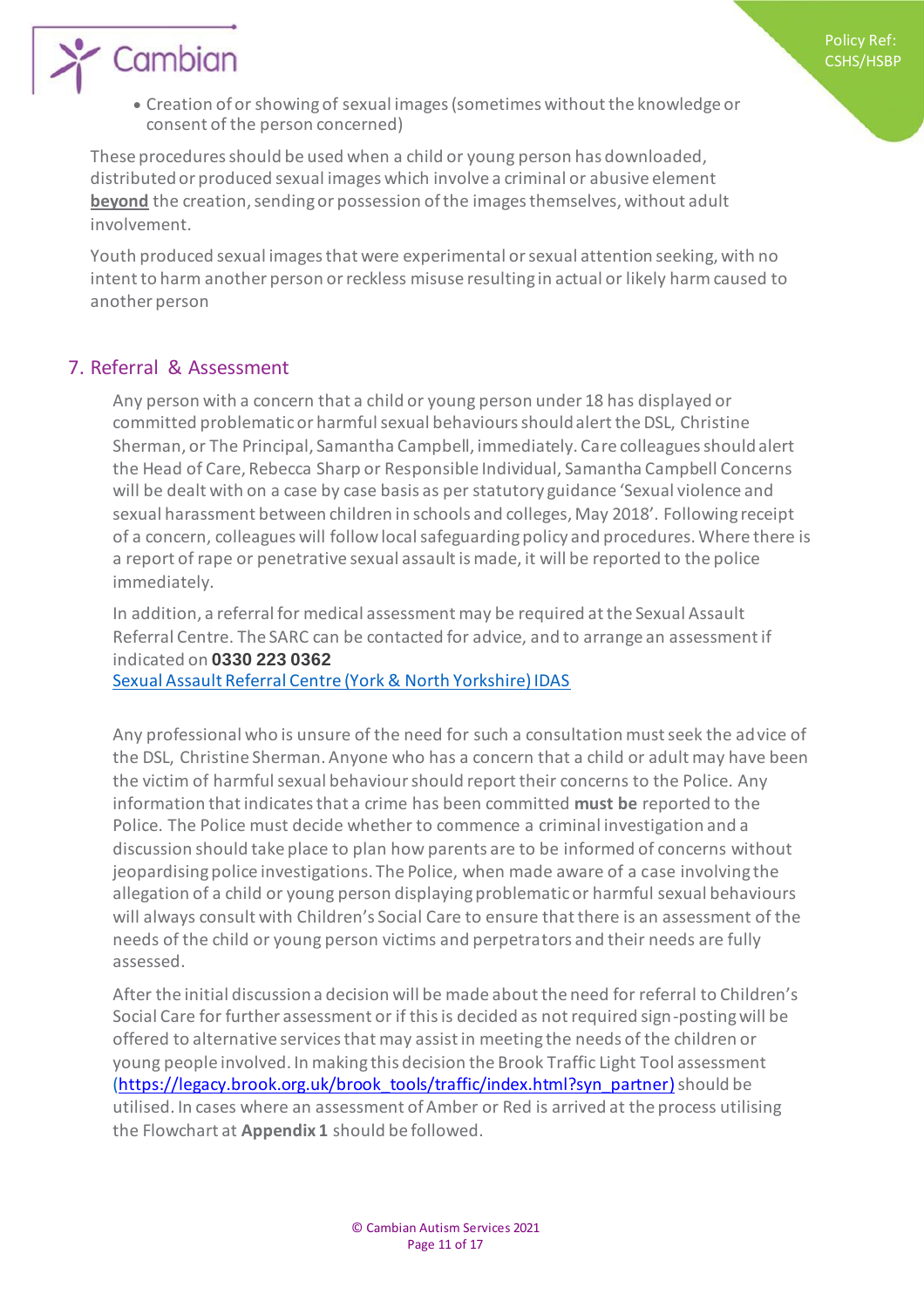# ' Cambian

When conducting a Strategy Discussion for an HSB concern the Flowchart at **Appendix 2**  should be followed. Where a child perpetrator is 10 years of age or older Youth Offending Team should be involved in these discussions.

### Assessment Guidance and Risk Management

- There should be separate Social Workers for the victim and perpetrator even if living in the same household.
- All assessments should include:
	- o Details of the incident/s (including the impact on the victims)
	- o Details of any previous incidents
	- o The context of the abusive behaviour
	- o The age of the children or young people involved, both chronological or learning developmental.
	- o The nature of the relationship between the children or young people involved
	- o The child or young person's development, family and social circumstances
	- o Whether the "perpetrator" child or young person acknowledges the alleged behaviour
	- o Whether there are grounds to suspect that the child or young person ("perpetrator") has been abused or that adults have been involved in the development of the behaviours.
	- o Assessment of the child's need and the need for any specialist assessments (including capacity / learning difficulty)
	- o Accommodation and Education arrangements (during the assessment wherever possible the child should be helped to continue their school attendance/education)
- If during the Assessment there are concerns about any on-going risk to other children posed by the child or young person under assessment for HSB a multiagency risk meeting should be convened as per **Appendix 2**. This meeting should:
	- o Develop a written risk management plan in relation to any child or young person identified at potential risk.
	- $\circ$  This should include educational and accommodation arrangements for both the child at risk and the alleged perpetrator.
	- o Agree appropriate arrangements for continuation of the assessment and the need for any specialist assessments
	- o Agree how the service to be provided will be coordinated.
	- o Identify the **Lead Professional** and set a review timescale.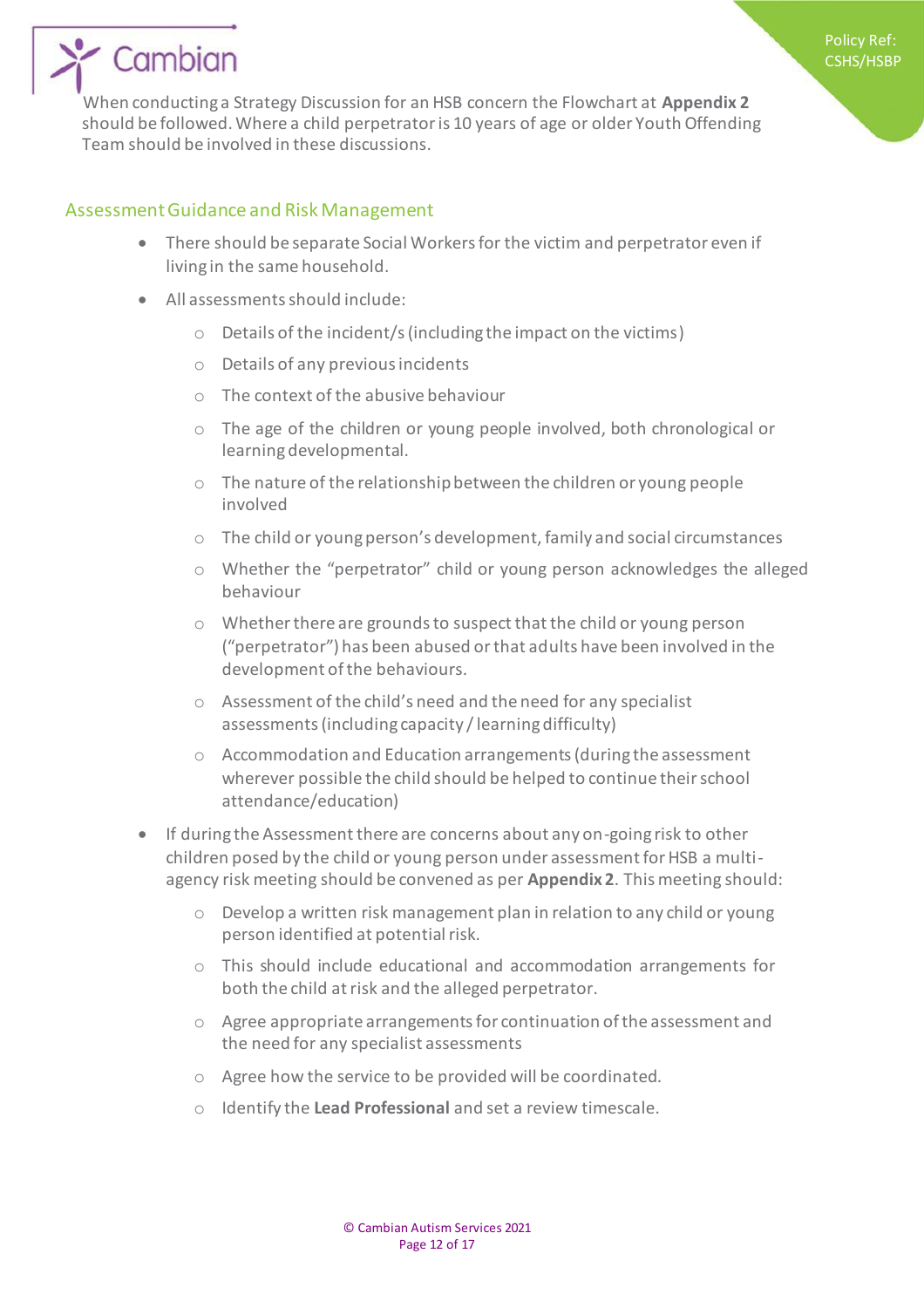



© Cambian Autism Services 2021 Page 13 of 17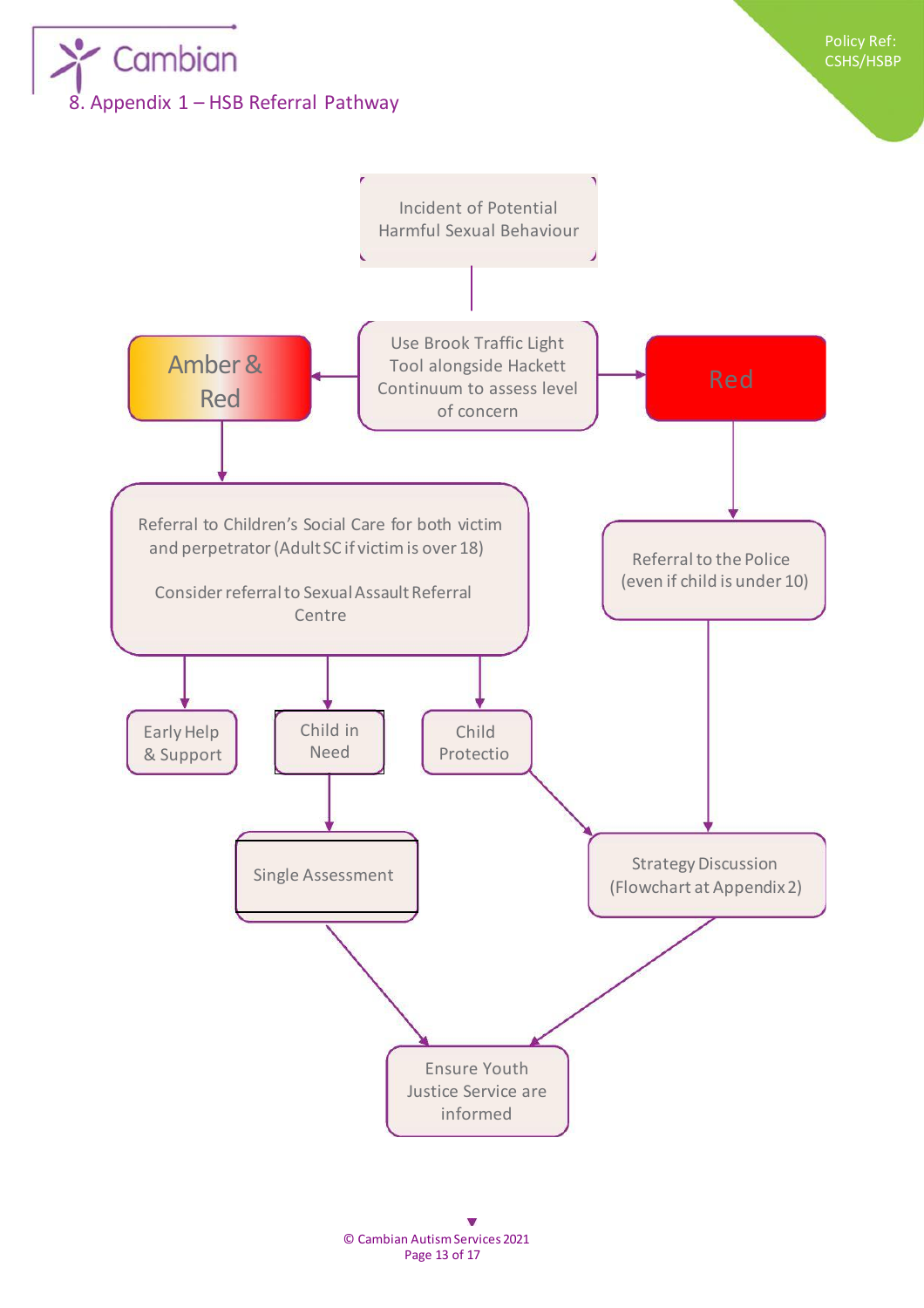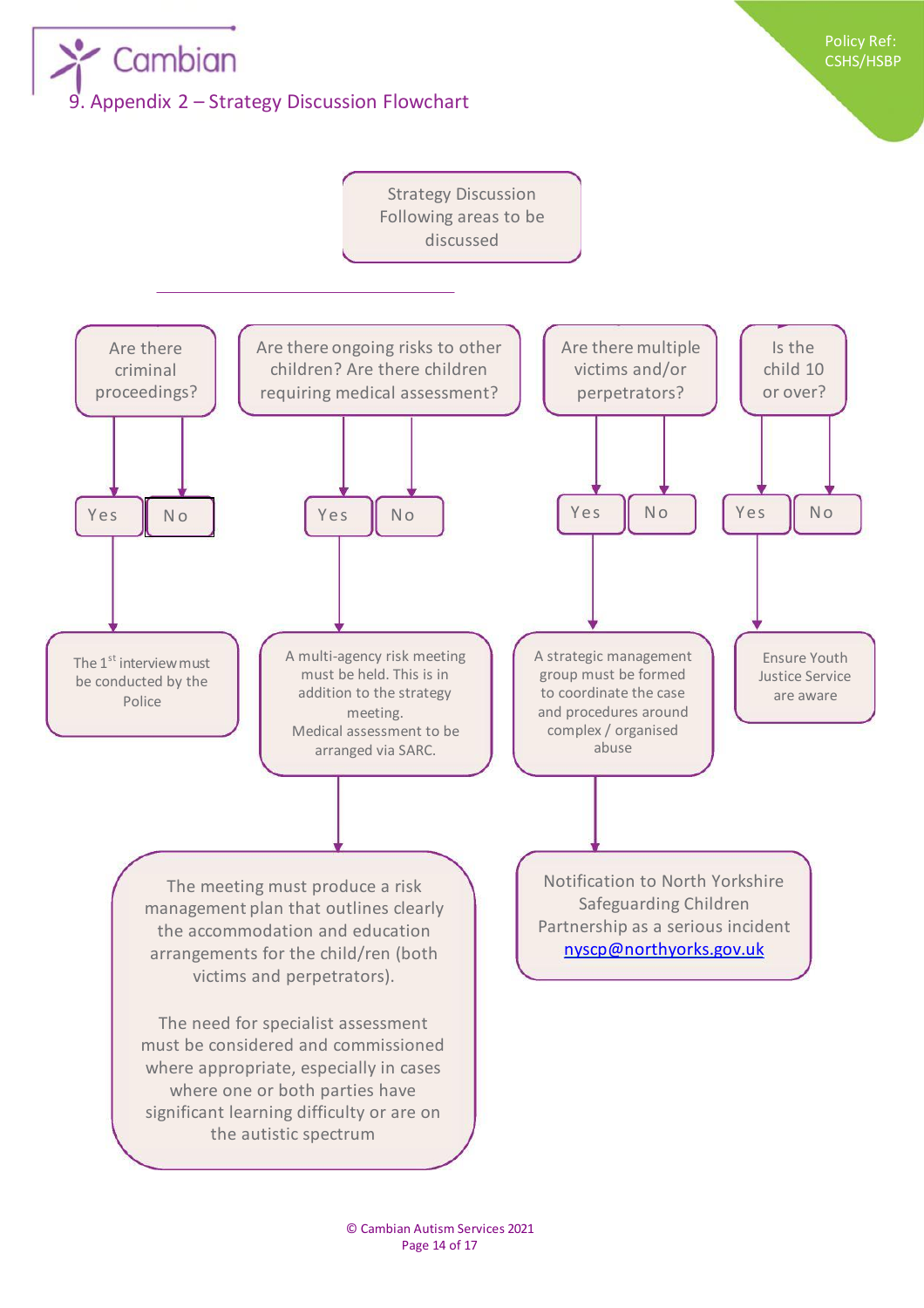

Policy Ref: CSHS/HSBP

To explore further the below links may be useful.

#### **Advice for Young People**

- Think U Know Education programme for CEOP with advice and videos https://www.thinkuknow.co.uk/
- Brook Advisory Service sexual health services https://www.brook.org.uk/
- Family Planning Association contraceptive and sexual health advice [www.fpa.org.uk](http://www.fpa.org.uk/)

#### **Advice for Parents and Carers**

- $\bullet$  Think U Know as above
- Parents Protect advice for parents regarding sexual exploitation etc. [www.parentsprotect.co.uk](http://www.parentsprotect.co.uk/)
- Healthy Bodies Toolkit (Vanderbilt University) for parents of children with disabilities <https://vkc.mc.vanderbilt.edu/healthybodies/>
- Contact guide for parents about Growing up, sex and relationships for young disabled people [https://contact.org.uk/advice](https://contact.org.uk/advice-and-support/resource-library/parent-guide-growing-up-sex-and-relationships-a-booklet-to-support-parents-of-young-disabled-people/)-and[support/resource-library/parent-guide-growin g-up-sex-and](https://contact.org.uk/advice-and-support/resource-library/parent-guide-growing-up-sex-and-relationships-a-booklet-to-support-parents-of-young-disabled-people/)[relationships-a-booklet-to-support-parents-of-young-disabled](https://contact.org.uk/advice-and-support/resource-library/parent-guide-growing-up-sex-and-relationships-a-booklet-to-support-parents-of-young-disabled-people/)[people/](https://contact.org.uk/advice-and-support/resource-library/parent-guide-growing-up-sex-and-relationships-a-booklet-to-support-parents-of-young-disabled-people/)

#### **Sexual Behaviour and Development**

- **•** Brook Traffic Light Tool [https://legacy.brook.org.uk/brook\\_tools/traffic/index.html?syn\\_partner](https://legacy.brook.org.uk/brook_tools/traffic/index.html?syn_partner)
- Stop it Now! Childs Play? Lucy Faithful Foundation. Preventing Abuse among children and young people [www.stopitnow.org.uk](http://www.stopitnow.org.uk/)
- NSPCC guide to healthy sexual behaviour in children [www.nspcc.org.uk](http://www.nspcc.org.uk/)
- Childline healthy and unhealthy relationship [www.childline.org.uk](http://www.childline.org.uk/)
- NSPCC PANTS sexual harm prevention resources <https://learning.nspcc.org.uk/research-resources/schools/pants-teaching/>
- Strathclyde University Child Protection and the Needs and Rights of Disabled Children (Stalker & MacArthur et al) [https://strathprints.strath.ac.uk/27036/1/child\\_protection\\_abridged\\_report.pdf](https://strathprints.strath.ac.uk/27036/1/child_protection_abridged_report.pdf)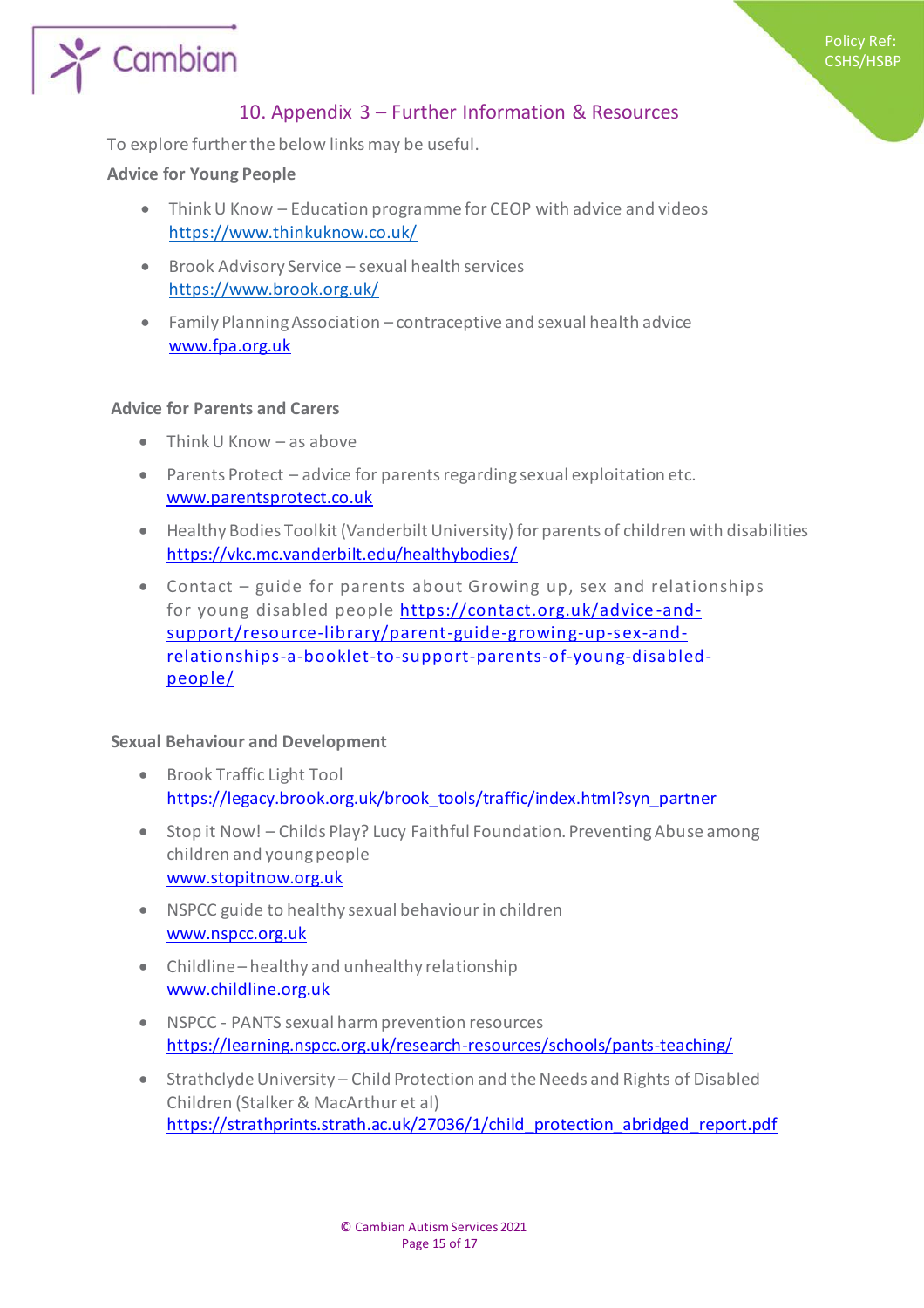

 CEOP – Child Exploitation & Online Protection Command [www.ceop.police.uk](http://www.ceop.police.uk/)

Policy Ref: CSHS/HSBP

- **•** Parents Protect Online advice [www.parentsprotect.co.uk](http://www.parentsprotect.co.uk/) – internet safety
- NSPCC Online safety [www.nspcc.org.uk](http://www.nspcc.org.uk/) – keeping children safe online
- Internet Watch Foundation report concerns regarding online content [www.iwf.org.uk](http://www.iwf.org.uk/)
- $\bullet$  Sexting in schools and colleges government guidance [https://assets.publishing.service.gov.uk/government/uploads/system/u](https://assets.publishing.service.gov.uk/government/uploads/system/uploads/att) [ploads/att](https://assets.publishing.service.gov.uk/government/uploads/system/uploads/att) achment\_data/file/759007/6\_2939\_SP\_NCA\_Sexting\_In\_Schools\_FINAL\_Update\_J an17.pdf
- $\bullet$  Searching, screening and confiscation advice for schools [https://www.gov.uk/government/uploads/system/uploads/attachment\\_data/file/](https://www.gov.uk/government/uploads/system/uploads/attachment_data/file/) 674416/Searching\_screening\_and\_confiscation.pdf

#### **NICE Guidance for Professionals**

 NICE guidance on Harmful sexual behaviours [www.nice.org.uk](http://www.nice.org.uk/) – guidance

#### **Peer on Peer abuse – Guidance for Schools**

 Advice for governing bodies, proprietors, head teachers, principles, senior leadership teams and designated safeguarding leads (DfE) <https://assets.publishing.service.gov.uk/government/uploads/system/uploads/att> achment\_data/file/719902/Sexual\_violence\_and\_sexual\_harassment\_between\_c hildren in schools and colleges.pdf

#### **Local Resources**

NSPCC Turn the Page Service

NSPCC practitioners are skilled in working with children and young people who display harmful sexual behaviour (HSB), their families and carers. Our teams are also experienced in delivering HSB related training, which help organisations respond appropriately to incidents involving this type of behaviour. Through our consultation and intervention offers, we support both professionals and families to implement effective strategies for managing and reducing ongoing concerns around HSB.